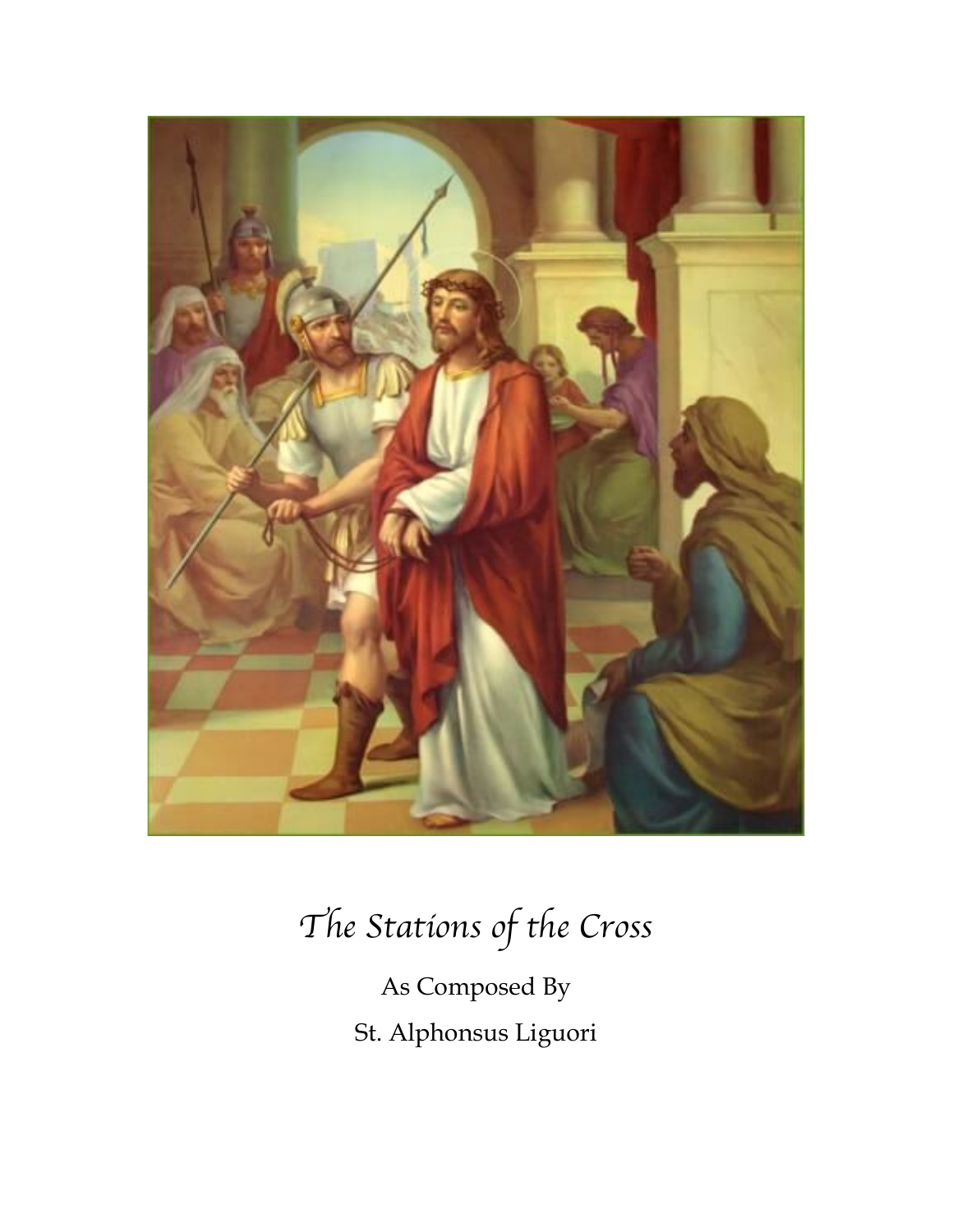*The First Station* Pilate Condemns Jesus to Die

**Priest:** We adore You, O Christ, and we praise You. (genuflect)

**People:** Because, by Your holy cross, You have redeemed the world. (rise)



**Priest:** Consider how Jesus Christ, after being scourged and crowned with thorns, was unjustly condemned by Pilate to die on the cross. (kneel)

**People:** My adorable Jesus, it was not Pilate; no, it was my sins that condemned you to die. I beseech You, by the merits of this sorrowful journey, to assist my soul on its journey to eternity. I love You, beloved Jesus; I love You more than I love myself. With all my heart I repent of ever having offended You. Grant that I may love You always; and then do with me as You will.

> *Through her heart, His sorrow sharing all His bitter anguish bearing, now at length the sword has passed.*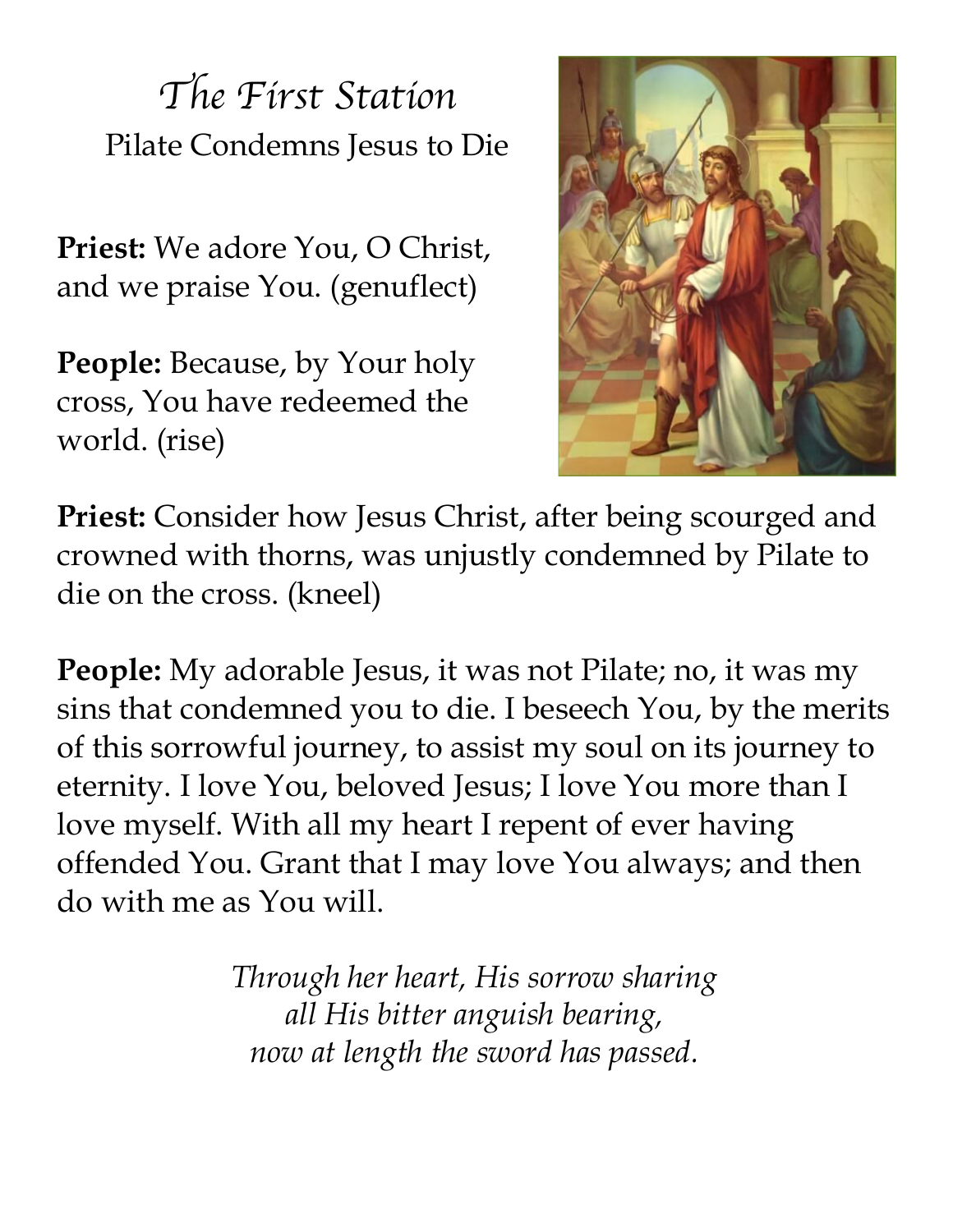*The Second Station* Jesus Accepts His Cross

**Priest:** We adore You, O Christ, and we praise You. (genuflect)

**People:** Because, by Your holy cross, You have redeemed the world. (rise)



**Priest:** Consider Jesus as He walked this road with the cross on His shoulders, thinking of us, and offering to His Father on our behalf, the death He was about to suffer. (kneel)

**People:** My most beloved Jesus, I embrace all the sufferings You have destined for me until death. I beg You, by all You suffered in carrying Your cross, to help me carry mine with Your perfect peace and resignation. I love You, Jesus. I repent of ever having offended You. Never let me separate myself from You. Grant that I may love You always; and then do with me as You will.

> *O, how sad and sore depressed, was that Mother highly blessed, of the sole Begotten One.*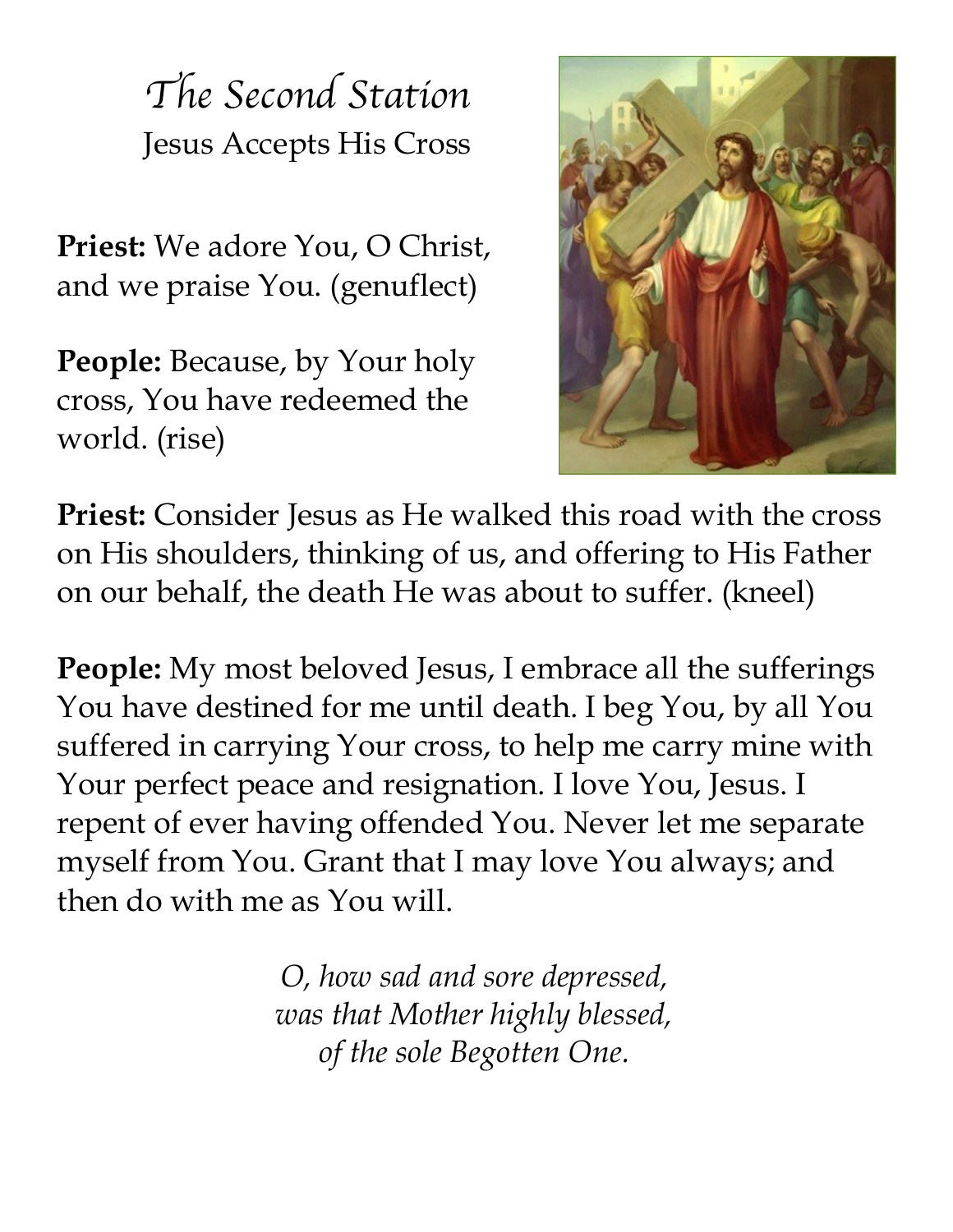*The Third Station* Jesus Falls the First Time

**Priest:** We adore You, O Christ, and we praise You. (genuflect)

**People:** Because, by Your holy cross, You have redeemed the world. (rise)



**Priest:** Consider the first fall of Jesus. Loss of blood from the scourging and crowning with thorns had so weakened Him that He could hardly walk; and yet He had to carry that great load upon His shoulders. As the soldiers struck Him cruelly, He fell several times under the heavy cross. (kneel)

**People:** My beloved Jesus, it was not the weight of the cross but the weight of my sins which made You suffer so much. By the merits of this first fall, save me from falling into mortal sin. I love you, Jesus, with all my heart; I am sorry that I have offended You. May I never offend You again. Grant that I may love You always; and then do with me as You will.

> *Christ above in torment hangs, She beneath beholds the pangs, of her dying, glorious Son.*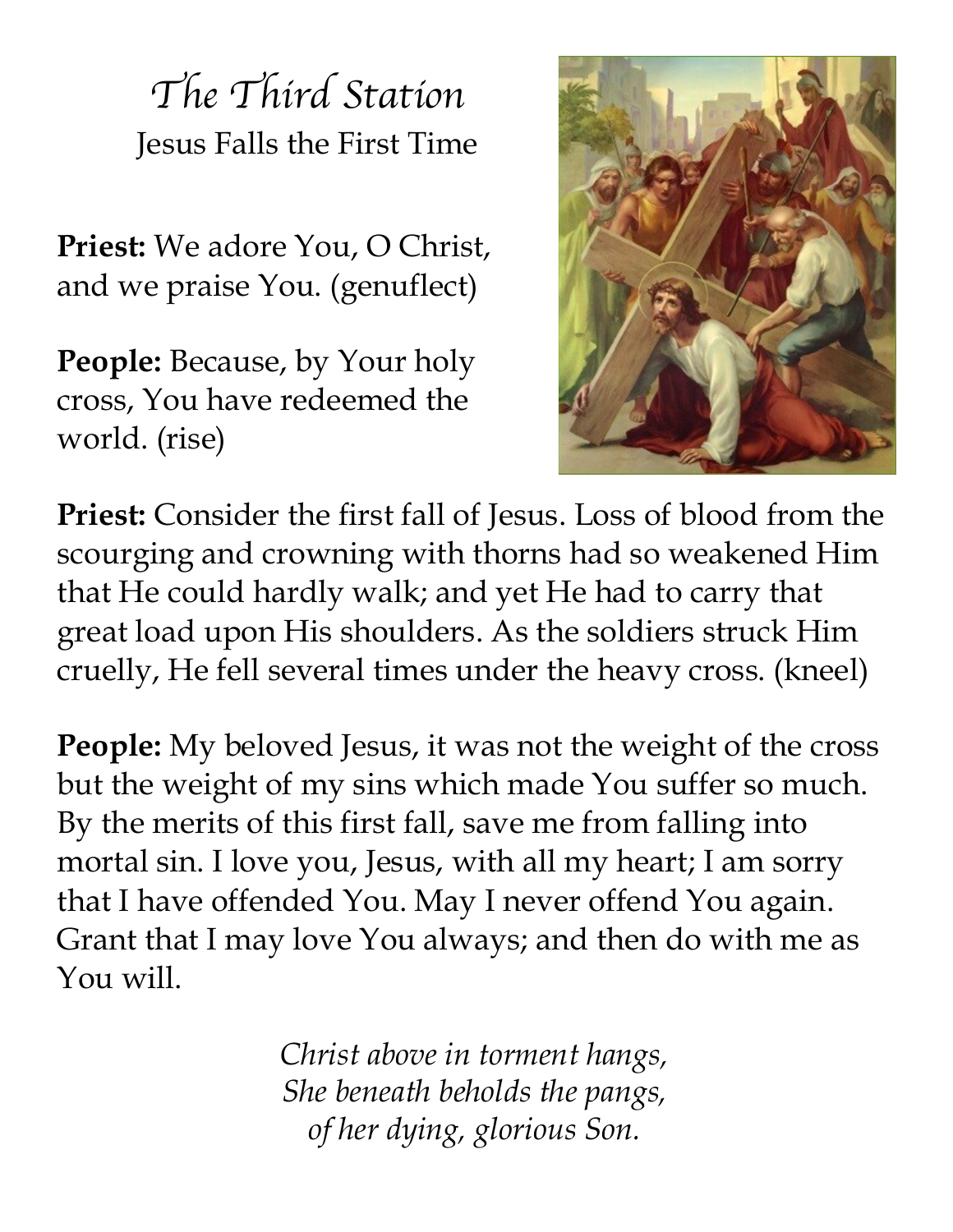*The Fourth Station* Jesus Meets His Afflicted Mother

**Priest:** We adore You, O Christ, and we praise You. (genuflect)

**People:** Because, by Your holy cross, You have redeemed the world. (rise)



**Priest:** Consider how the Son met His Mother on His way to Calvary. Jesus and Mary gaze at each other. Their looks became as so many arrows to wound those hearts which loved each other so tenderly. (kneel)

**People:** My most loving Jesus, by the pain You suffered in this meeting, grant me the grace of being truly devoted to Your most holy Mother. And you, my Queen, who was overwhelmed with sorrow, obtain for me by your prayers a tender and lasting remembrance of the passion of your divine Son. I love You, Jesus, above all things. I repent of ever having offended You. Never allow me to offend You again. Grant that I may love You always; and then do with me as You will.

> *Is there one who would not weep, 'whelmed in miseries so deep, Christ's dear Mother to behold.*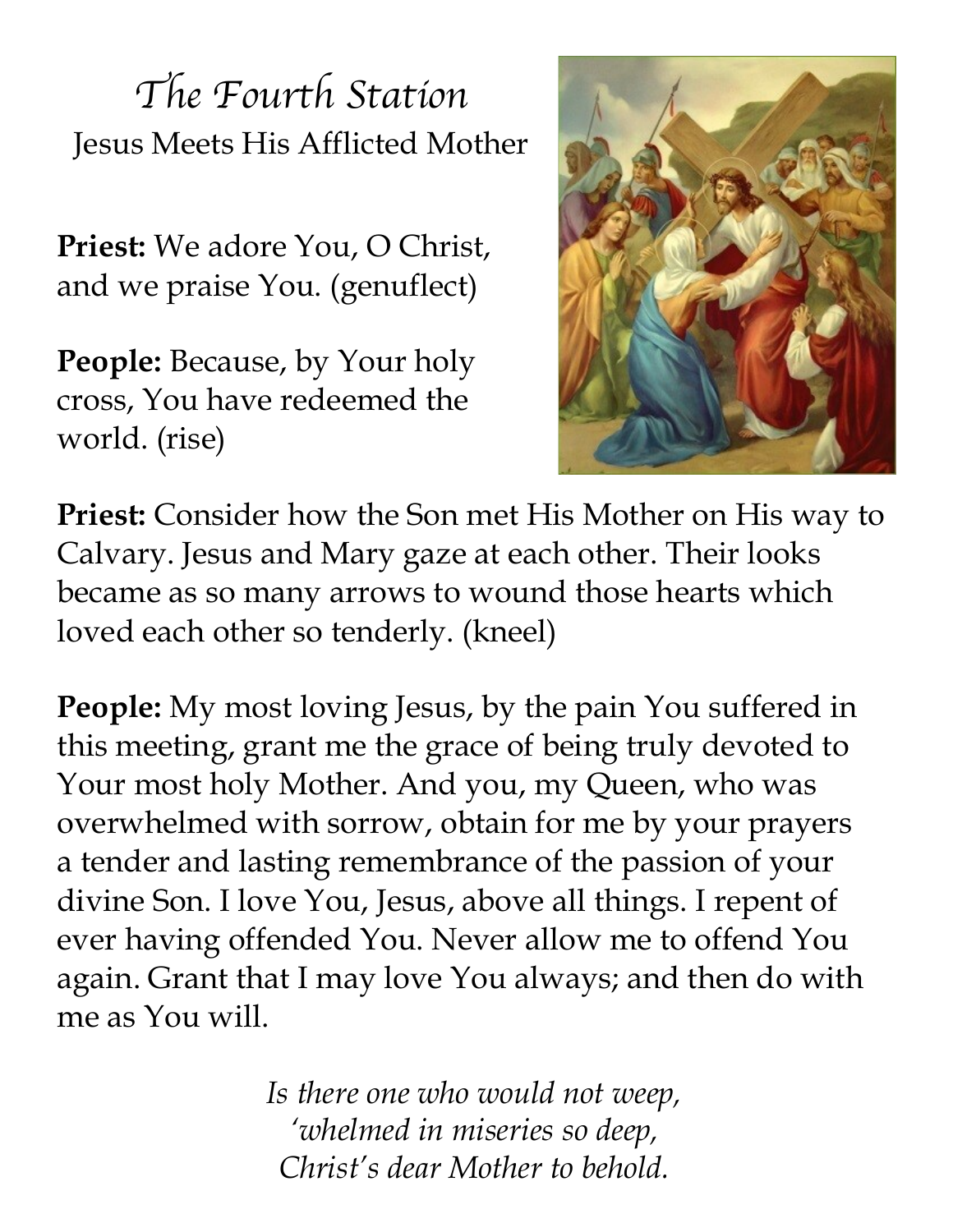*The Fifth Station* Simon Helps Carry the Cross

**Priest:** We adore You, O Christ, and we praise You. (genuflect)

**People:** Because, by Your holy cross, You have redeemed the world. (rise)



**Priest:** Consider how weak and weary Jesus was. At each step He was at the point of expiring. Fearing that He would die on the way when they wished Him to die the infamous death of the cross, they forced Simon of Cyrene to help carry the cross after Our Lord. (kneel)

**People:** My beloved Jesus, I will not refuse the cross as Simon did: I accept it and embrace it. I accept, in particular, the death that is destined for me with all the pains that may accompany it. I unite it to Your death, and I offer it to You. You have died for love of me; I will die for love of You and to please You. Help me by Your grace. I love You, Jesus. I repent of ever having offended You. Never let me offend You again. Grant that I may love You always; and then do with me as You will.

> *Can the human heart refrain from partaking in her pain, in that Mother's pain untold?*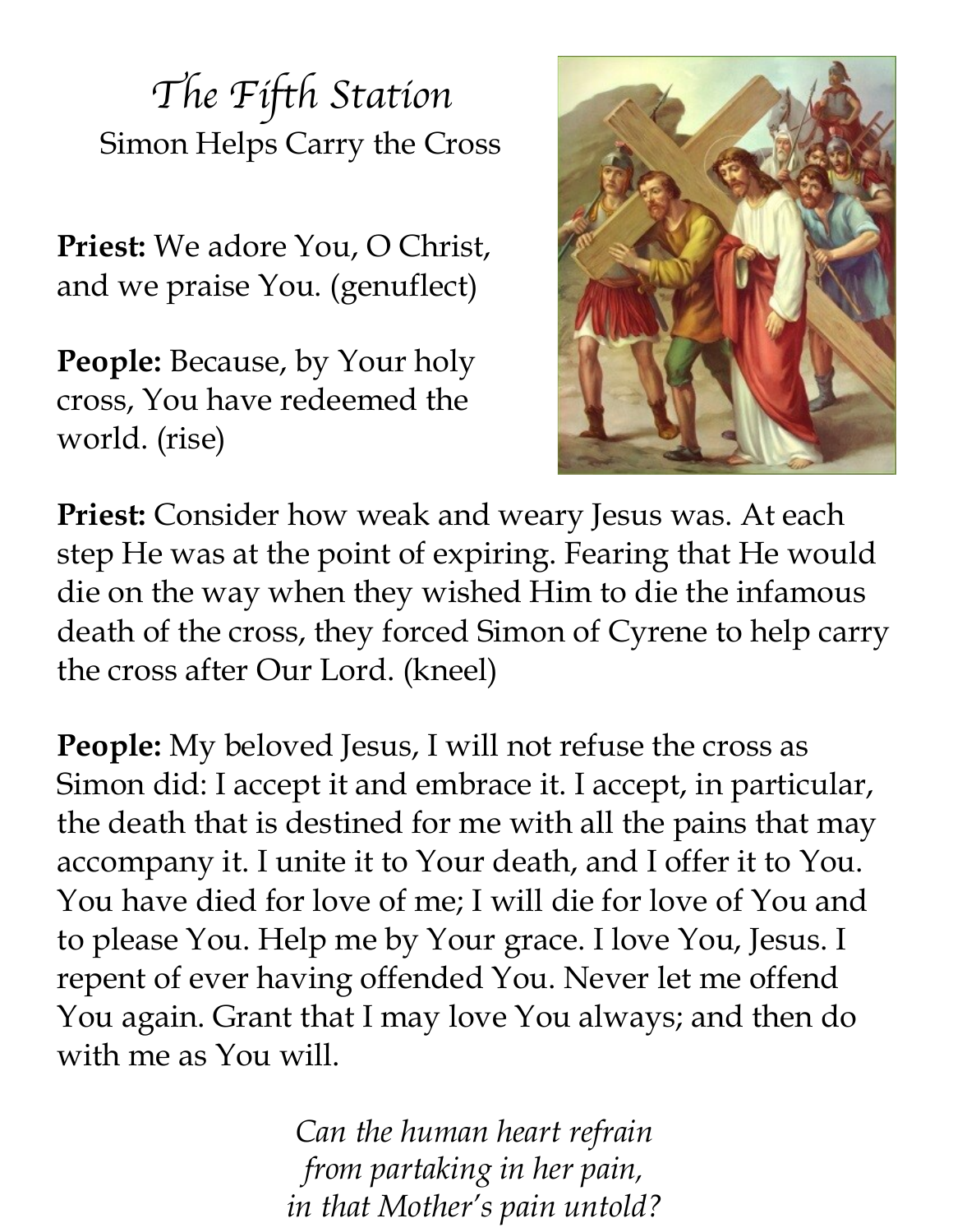*The Sixth Station* Veronica Offers Her Veil to Jesus

**Priest:** We adore You, O Christ, and we praise You. (genuflect)

**People:** Because, by Your holy cross, You have redeemed the world. (rise)



**Priest:** Consider the compassion of the holy woman, Veronica. Seeing Jesus in such distress, His face bathed in sweat and blood, she presented Him with her veil. Jesus wiped His face and left upon the cloth the image of His sacred countenance. (kneel)

**People:** My beloved Jesus, Your face was beautiful before You began this journey; but now it no longer appears beautiful and is disfigured with wounds and blood. Alas, my soul also was beautiful when it received Your grace in Baptism; but I have since disfigured it with my sins. You alone, my Redeemer, can restore it to its former beauty. Do this by the merits of Your passion; and then do with me as You will.

> *Bruised, derided, cursed, defiled; She beheld her tender Child, all with bloody scourges rent.*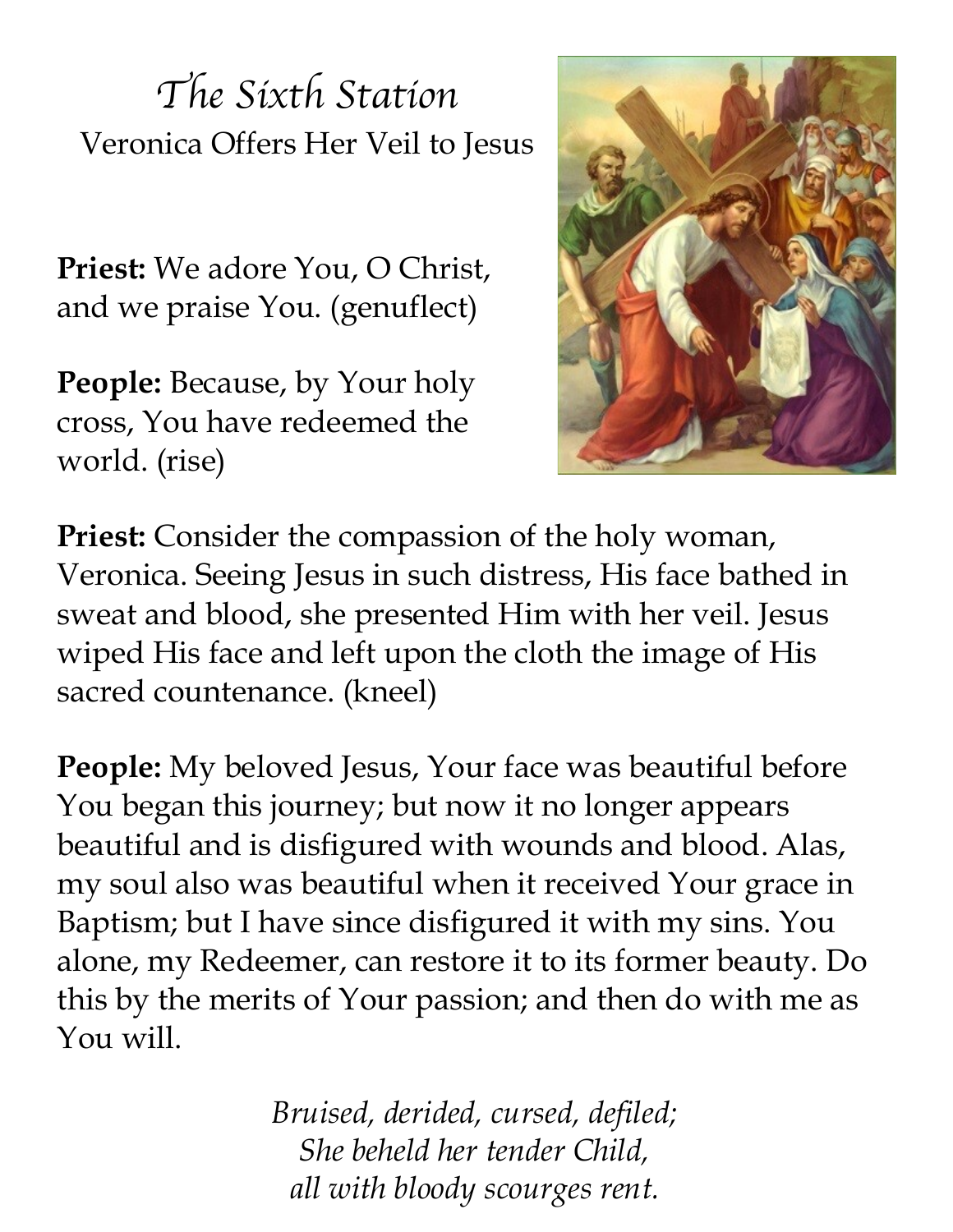*The Seventh Station* Jesus Falls the Second Time

**Priest:** We adore You, O Christ, and we praise You. (genuflect)

**People:** Because, by Your holy cross, You have redeemed the world. (rise)



**Priest:** Consider how the second fall of Jesus under His cross renews the pain in all the wounds of the head and members of our afflicted Lord. (kneel)

**People:** My most gentle Jesus, how many times You have forgiven me; and how many times I have fallen again and begun again to offend You! By the merits of this second fall, give me the grace to persevere in Your love until death. Grant, that in all my temptations, I may always have recourse to You. I love You, Jesus, with all my heart; I am sorry that I have offended You. Never let me offend You again. Grant that I may love You always; and then do with me as You will.

> *For the sins of His own nation saw Him hang in desolation, till His spirit forth He sent.*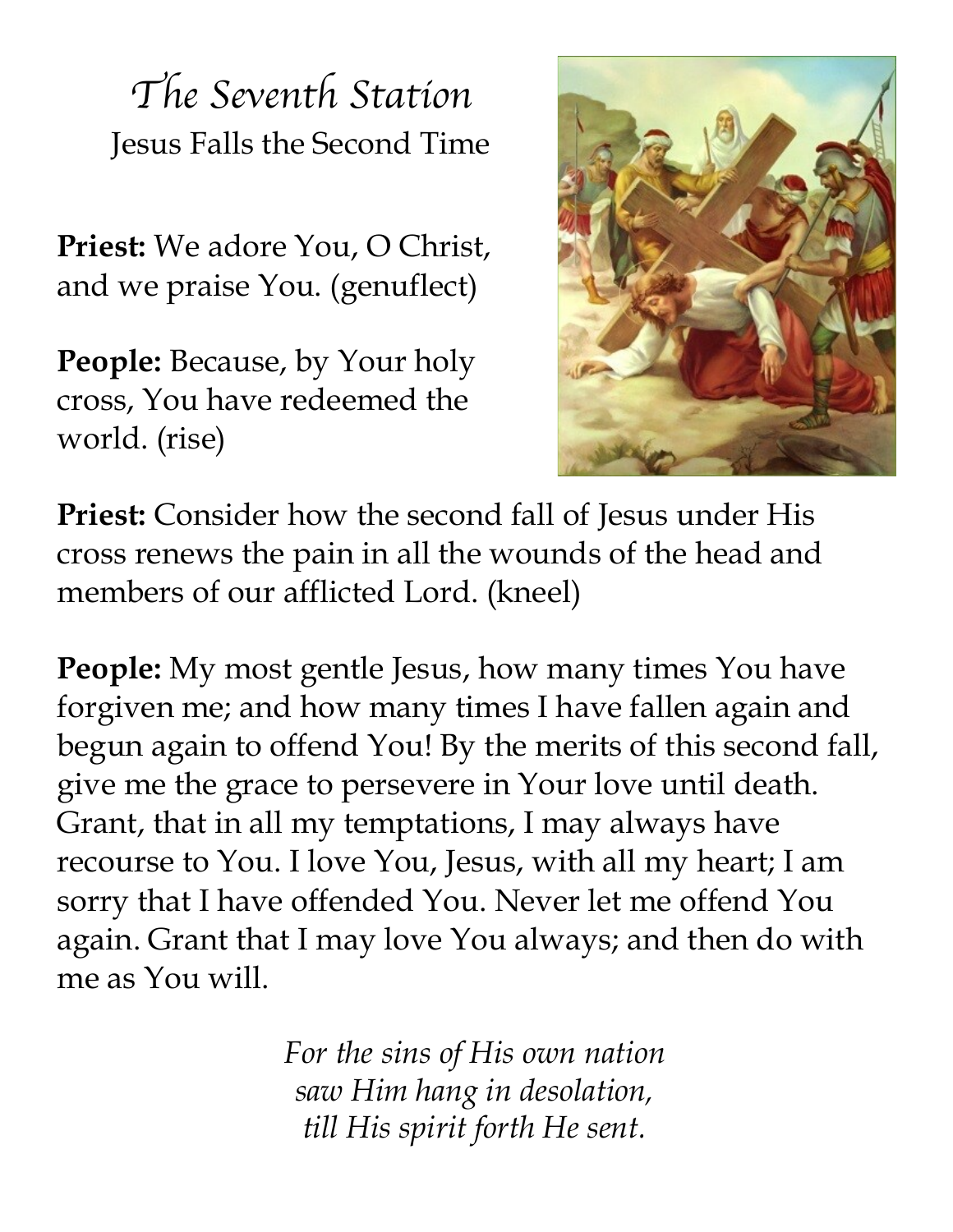*The Eighth Station* Jesus Speaks to the Women

**Priest:** We adore You, O Christ, and we praise You. (genuflect)

**People:** Because, by Your holy cross, You have redeemed the world. (rise)



**Priest:** Consider how the women wept with compassion seeing Jesus so distressed and dripping with blood as He walked along. Jesus said to them, "Weep not so much for me, but rather for your children." (kneel)

**People:** My Jesus, laden with sorrows, I weep for the sins which I have committed against You because of the punishment I deserve for them; and, still more, because of the displeasure they have caused You who have loved me with an infinite love. It is Your love, more than the fear of hell, which makes me weep for my sins. My Jesus, I love you more than myself; I am sorry that I have offended You. Never let allow me to offend You again. Grant that I may love You always; and then do with me as You will.

> *O sweet Mother, fount of love, touch my spirit from above, make my heart with Yours accord.*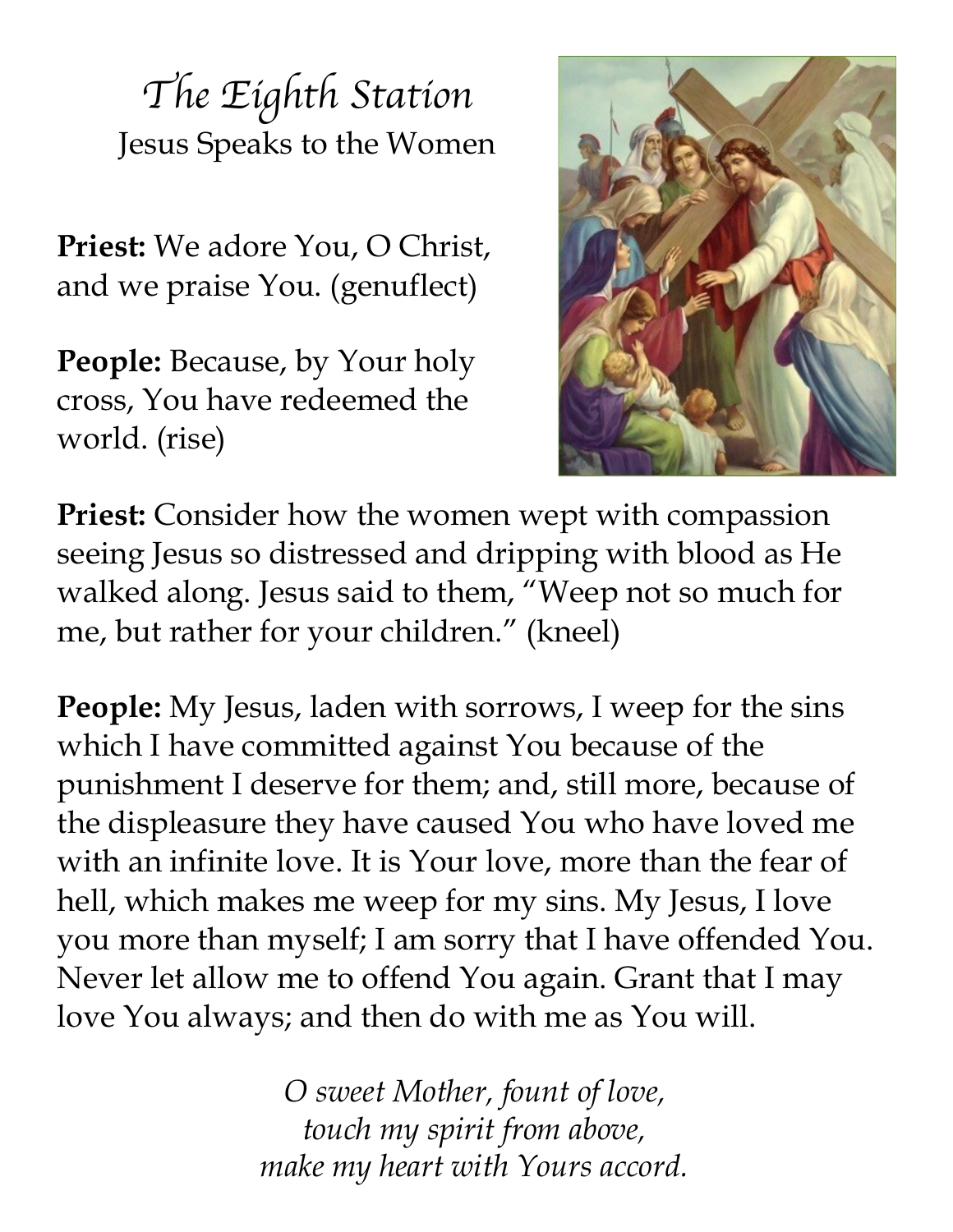*The Ninth Station* Jesus Falls the Third Time

**Priest:** We adore You, O Christ, and we praise You. (genuflect)

**People:** Because, by Your holy cross, You have redeemed the world. (rise)



**Priest:** Consider how Jesus Christ fell for the third time. He was extremely weak and the cruelty of His executioners was excessive; they tried to hasten His steps though He hardly had strength to move. (kneel)

**People:** My outraged Jesus, by the weakness You suffered in going to Calvary, give me enough strength to overcome all human disrespect and all my evil passions which have led me to despise Your friendship. I love you, Jesus, with all my heart. I am so sorry for ever having offended You. Never permit me to offend You again. Grant that I may love You always; and then do with me as You will.

> *Make me feel as You have felt, make my soul to glow and melt, with the love of Christ, my Lord.*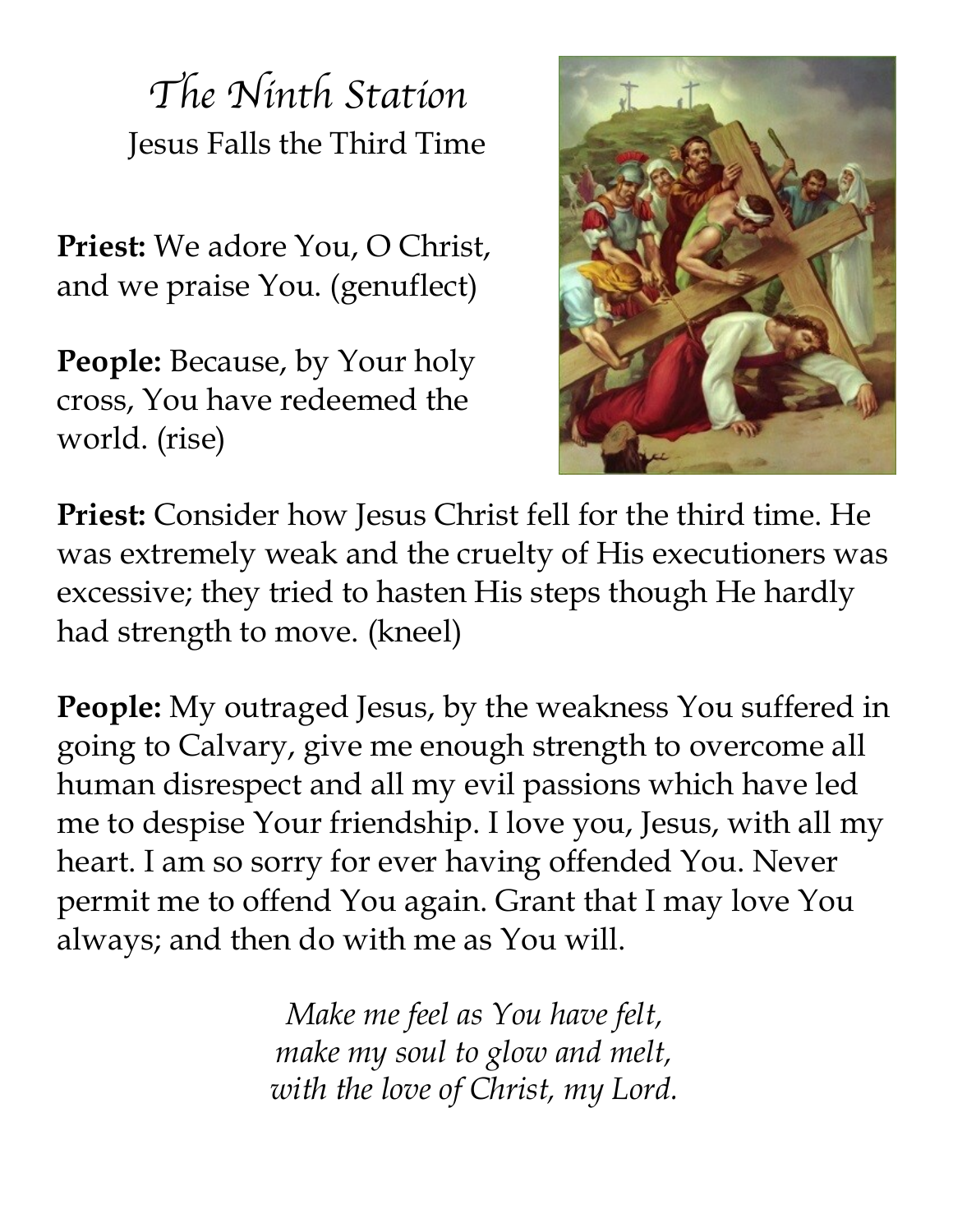*The Tenth Station* Jesus is Stripped of His Garments

**Priest:** We adore You, O Christ, and we praise You. (genuflect)

**People:** Because, by Your holy cross, You have redeemed the world. (rise)



**Priest:** Consider how Jesus was violently stripped of His clothes by His executioners. The inner garments adhered to His lacerated flesh, and the soldiers tore them off so roughly that the skin came with them. Have pity for Your Savior who was so cruelly treated, and tell Him: (kneel)

**People:** My innocent Jesus, by the torment You suffered in being stripped of Your garments, help me to strip myself of all attachment for the things of earth that I may place all my love in You who are so worthy of my love. I love you, Jesus, with all my heart; I am sorry for ever having offended You. Grant that I may love You always; and then do with me as You will.

> *Holy Mother, pierce me through, in my heart each wound renew, of my Savior crucified.*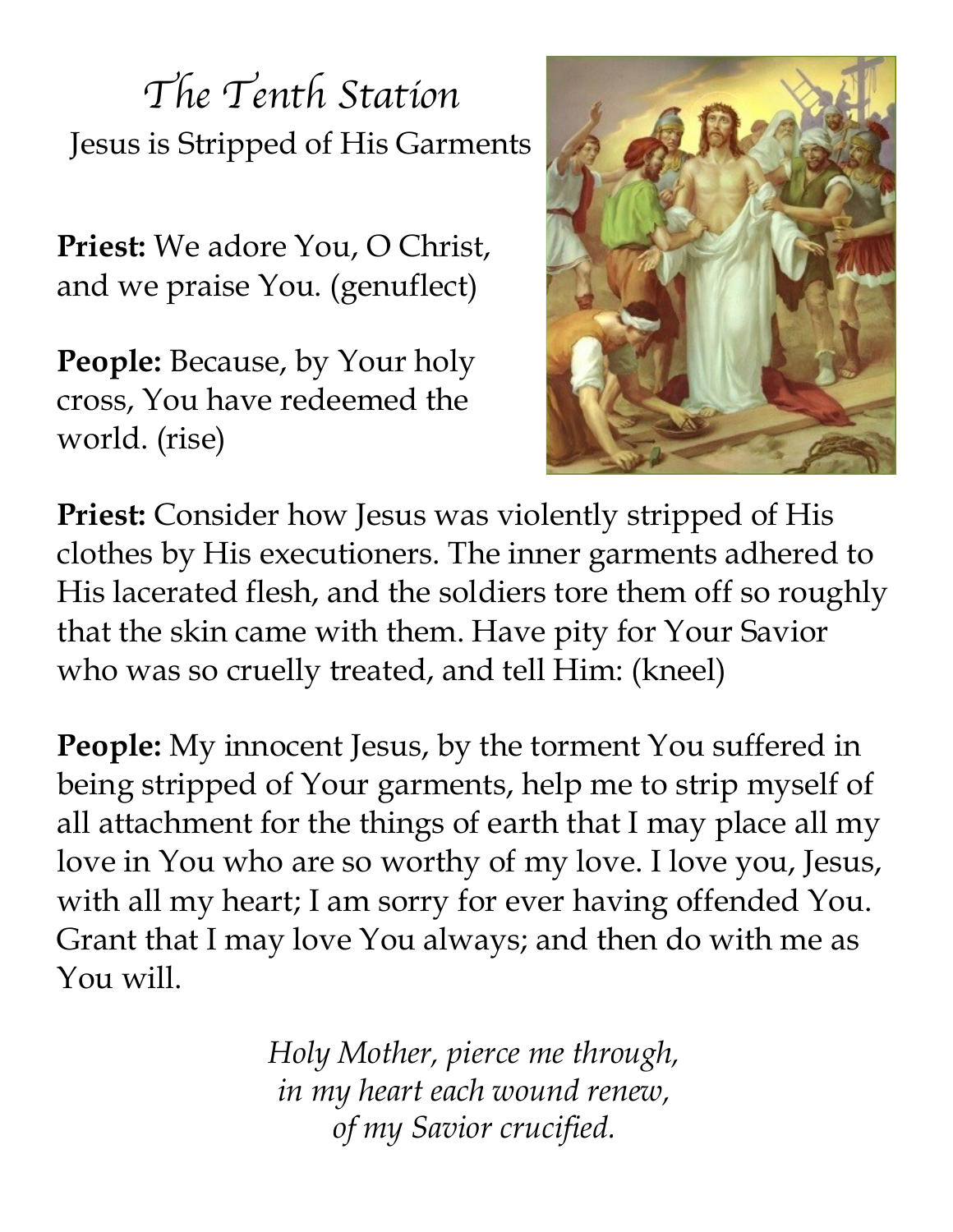*The Eleventh Station* Jesus is Nailed to the Cross

**Priest:** We adore You, O Christ, and we praise You. (genuflect)

**People:** Because, by Your holy cross, You have redeemed the world. (rise)



Priest: Consider Jesus, thrown down upon the cross, He stretched out His arms and offered to His eternal Father the sacrifice of His life for our salvation. They nailed His hands and feet, and then, raising the cross, left Him to die in anguish. (kneel)

**People:** My despised Jesus, nail my heart to the cross that it may always remain there to love You and never leave You again. I love You more than myself; I am sorry for ever having offended You. Never permit me to offend You again. Grant that I may love You always; and then do with me as You will.

> *Let me share with you His pain, who for all our sins was slain, who for me in torments died.*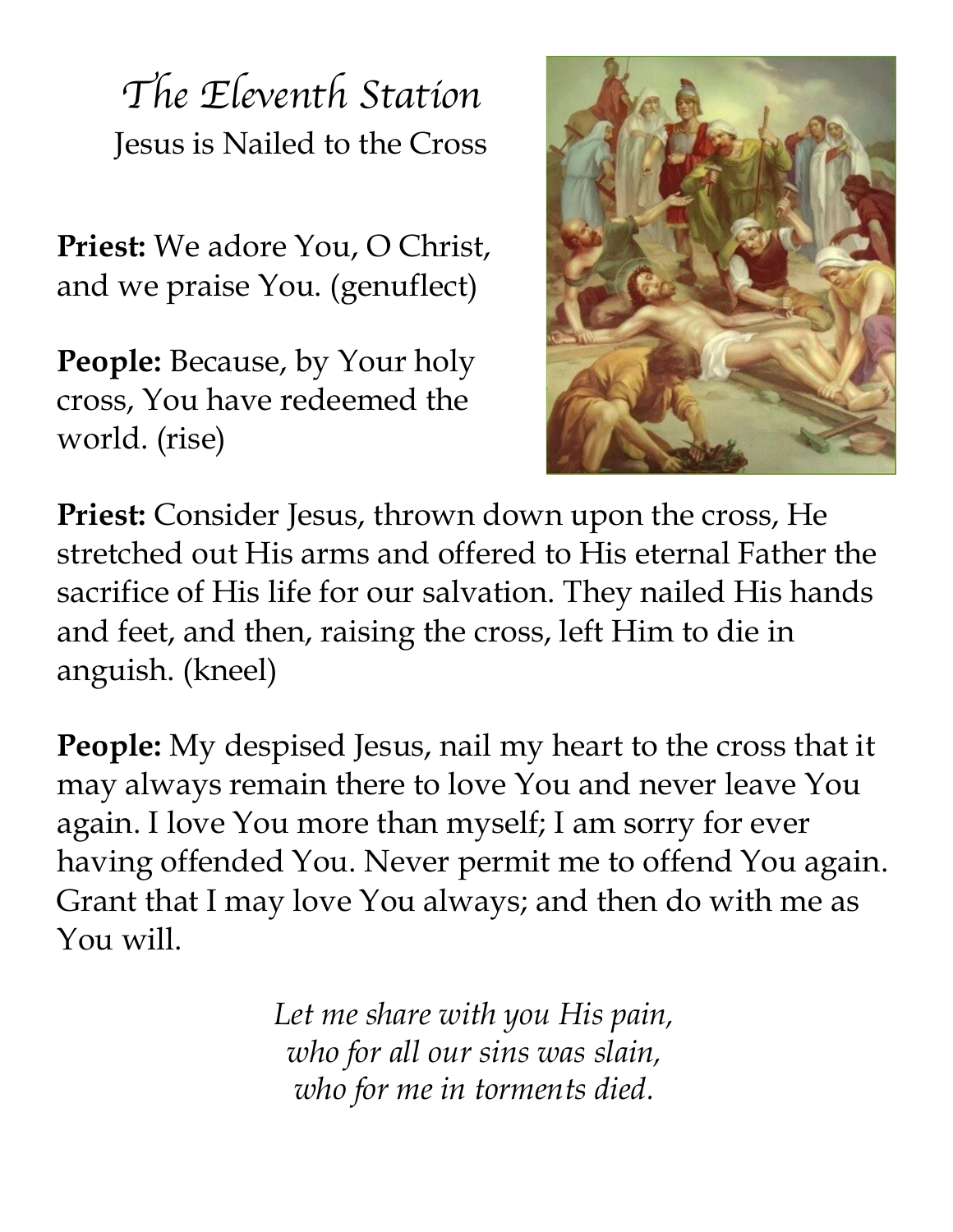*The Twelfth Station* Jesus Dies Upon the Cross

**Priest:** We adore You, O Christ, and we praise You. (genuflect)

**People:** Because, by Your holy cross, You have redeemed the world. (rise)



**Priest:** Consider how Your Jesus, after three hours of agony on the cross, is finally overwhelmed with suffering and abandoned Himself to the weight of His body, bows His head, and dies. (kneel)

**People:** My dying Jesus, I devoutly kiss the cross on which You would die for love of me. I deserve, because of my sins, to die a terrible death; but Your death is my hope. By the merits of Your death, give me the grace to die embracing Your feet and burning with love of You. I yield my soul into Your hands. I love You with my whole heart. I am sorry that I have offended You. Never let me offend You again. Grant that I may love You always; and then do with me as You will.

> *Let me mingle tears with thee, mourning Him who mourned for me, all the days that I may live.*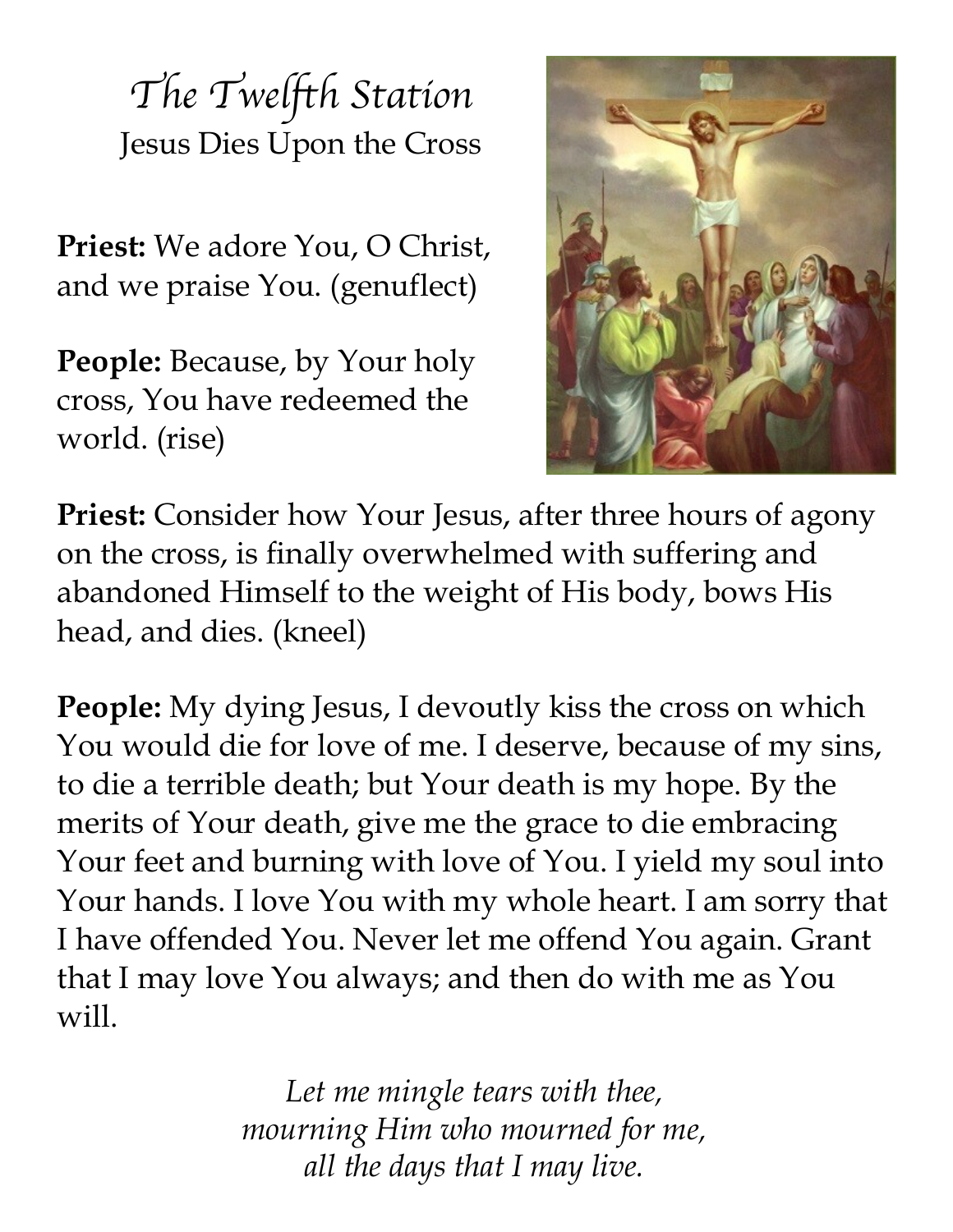*The Thirteenth Station* Jesus is Taken Down from the Cross

**Priest:** We adore You, O Christ, and we praise You. (genuflect)

**People:** Because, by Your holy cross, You have redeemed the world. (rise)



**Priest:** Consider how, after our Lord had died, He was taken down from the cross by two of His disciples, Joseph and Nicodemus, and placed in the arms of His afflicted Mother. She received Him with unutterable tenderness and pressed Him close to her bosom. (kneel)

**People:** O Mother of Sorrows, for the love of Your Son, accept me as Your servant and pray to Him for me. My Redeemer, since You have died for me, allow me to love You, for I desire only You and nothing more. I love You, Jesus, and I am sorry that I have offended You. Never let me offend You again. Grant that I may love You always; and then do with me as You will.

> *By the cross with You to stay, there with You to weep and pray, is all I ask of You to give.*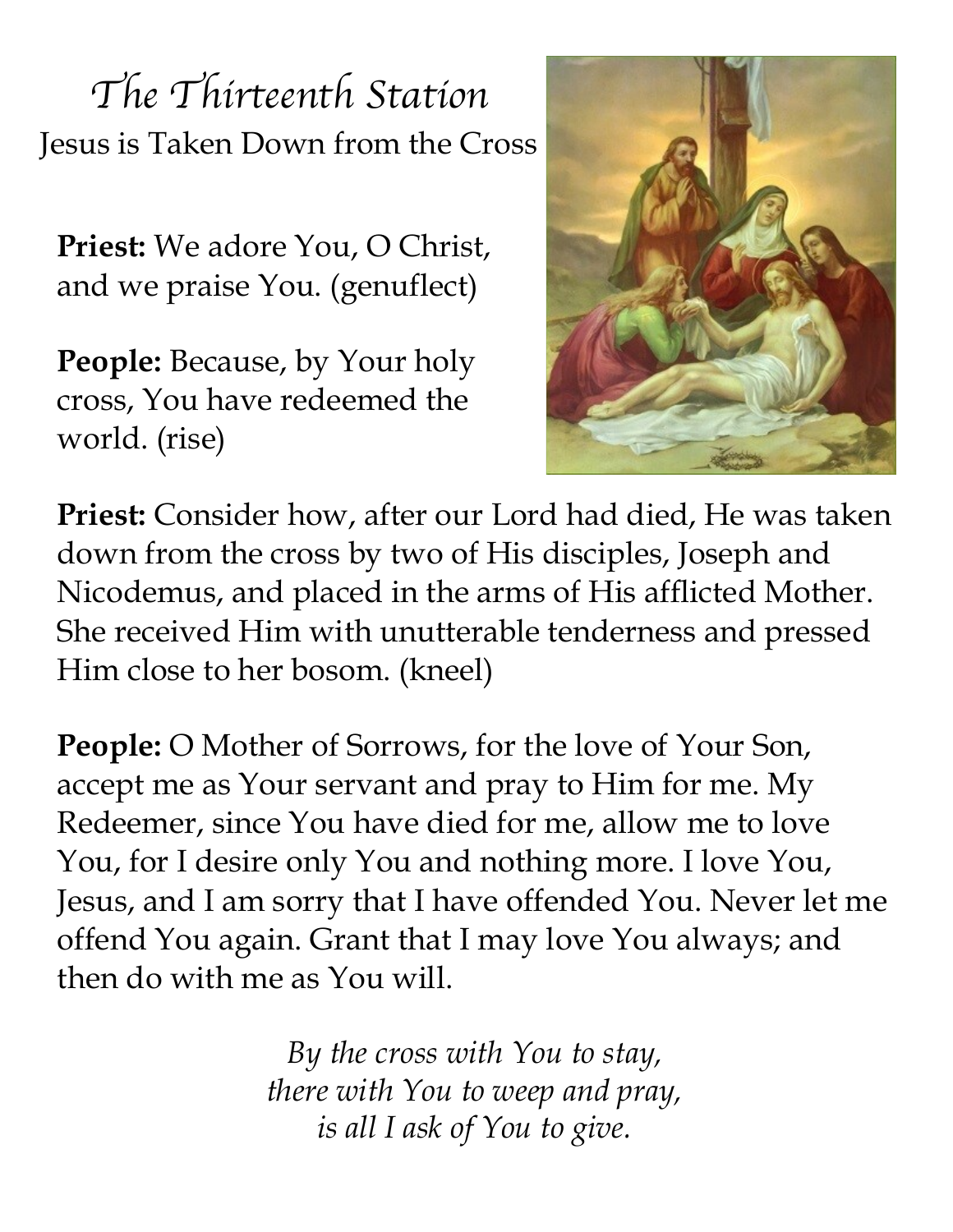*The Fourteenth Station* Jesus is Placed in the Sepulcher

**Priest:** We adore You, O Christ, and we praise You. (genuflect)

**People:** Because, by Your holy cross, You have redeemed the world. (rise)



**Priest:** Consider how the disciples carried the body of Jesus to its burial, while His holy Mother went with them and arranged it in the sepulcher with her own hands. Then they closed the tomb and all departed. (kneel)

**People:** Oh, my buried Jesus, I kiss the stone that closes You in. But You gloriously did rise again on the third day. I beg You by Your resurrection that I may be raised gloriously on the last day, to be united with You in heaven, to praise You and love You forever. I love You, Jesus, and I repent of ever having offended You. Grant that I may love You always; and then do with me as You will.

> *Virgin of all virgins blest, listen to my fond request, let me share your grief divine.*